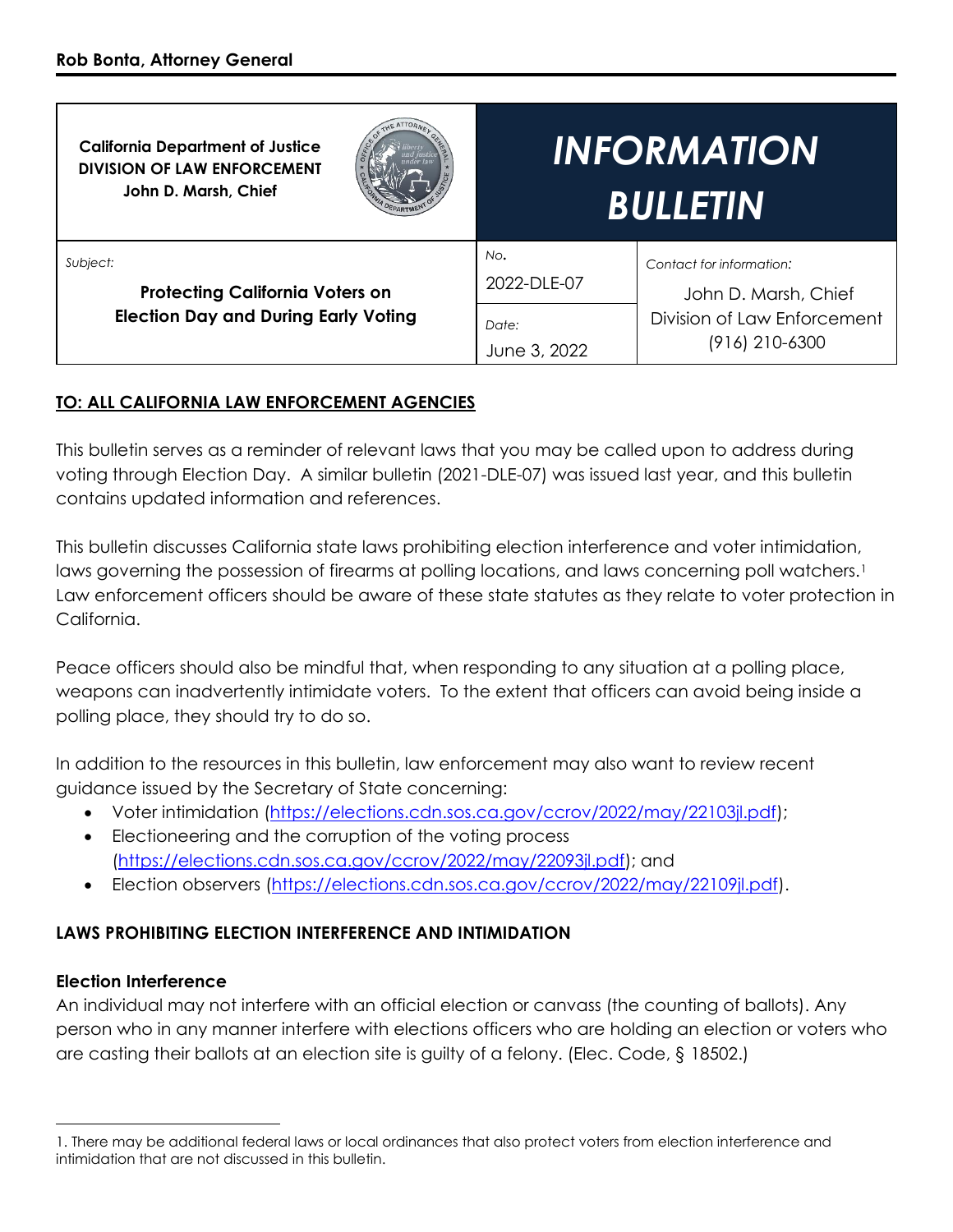Information Bulletin 2022-DLE-07 Page 2

Any person who, before or during an election, tampers with, interferes with, or attempts to interfere with, the correct operation of, or willfully damages in order to prevent the use of, any voting machine, voting device, voting system, vote tabulating device, or ballot tally software program source codes is guilty of a felony. (Elec. Code, § 18564, subd. (a).)

Below are some examples of election interference described in California law and written advisories issued by the California Secretary of State that law enforcement may be called upon to address during early voting or on Election Day:<sup>2</sup>

- Blocking access to voting locations.
- Disrupting the process of opening or closing polling stations.
- Disrupting the process of counting ballots.
- Damaging voting devices or ballot drop-off boxes.
- Creating an unlawful ballot drop-off box or other receptacle.

## **Voter Intimidation and Dissuasion**

Voter intimidation encompasses conduct that is intended to compel voters to not vote or vote against their preferences through activity that is reasonably calculated to instill fear.<sup>3</sup> Voter intimidation is prohibited at any election; violation of this section is a felony. (Elec. Code, § 18540.)

Threats, or the use of any force, violence, or tactic of coercion or intimidation to prevent a voter from casting their ballot or to cause a voter to change their vote for a particular candidate or measure on the ballot is a felony. (Elec. Code, § 18540, subd. (a).) Any person who hires or arranges for someone else to use or threaten to use force, violence, or other tactics of coercion or intimidation to affect a voter's right to vote is also committing a felony. (Elec. Code, § 18540, subd. (b).)

## **Voter Dissuasion and Electioneering Within 100 Feet of a Curbside Voting Area or Election Locations**

In addition to the general prohibitions against voter intimidation, there are specific restrictions on prohibited activities relating to dissuasion of voters and electioneering within 100 feet of: (1) an outdoor site, including a curbside voting area, at which a voter may cast or drop off a ballot; or (2) the entrance to a building that contains a polling place, an elections official's office, or a satellite location.<sup>4</sup>

It is unlawful to take certain actions within 100 feet of an outdoor site, including a curbside voting area, at which a voter may cast or drop off a ballot, the entrance to a building that contains a polling place, an elections official's office, or a satellite location with the intent to dissuade a voter

 $\overline{a}$ 2. *See* Elec. Code, §§ 18502, 18564; California Secretary of State, County Clerk/Registrar of Voters (CC/ROV) Memorandum # 22103, "Primary Election: Voter Intimidation; Prohibited Voter Challenges," (May 6, 2022), [<https://elections.cdn.sos.ca.gov/ccrov/2022/may/22103jl.pdf>](https://elections.cdn.sos.ca.gov/ccrov/2022/may/22103jl.pdf) [as of May 23, 2022].

<sup>3.</sup> U.S. Dept. of Justice, Federal Prosecution of Election Offenses *Eighth Edition*, (Dec. 2017), p. 52 (discussing 18 U.S.C. § 594).

<sup>4.</sup> See Elec. Code, § 319.5 (prohibits electioneering within 100 feet of the entrance to a building that contains a polling place, an elections official's office, a satellite location, or an outdoor site, including a curbside voting area, at which a voter may cast or drop off a ballot.).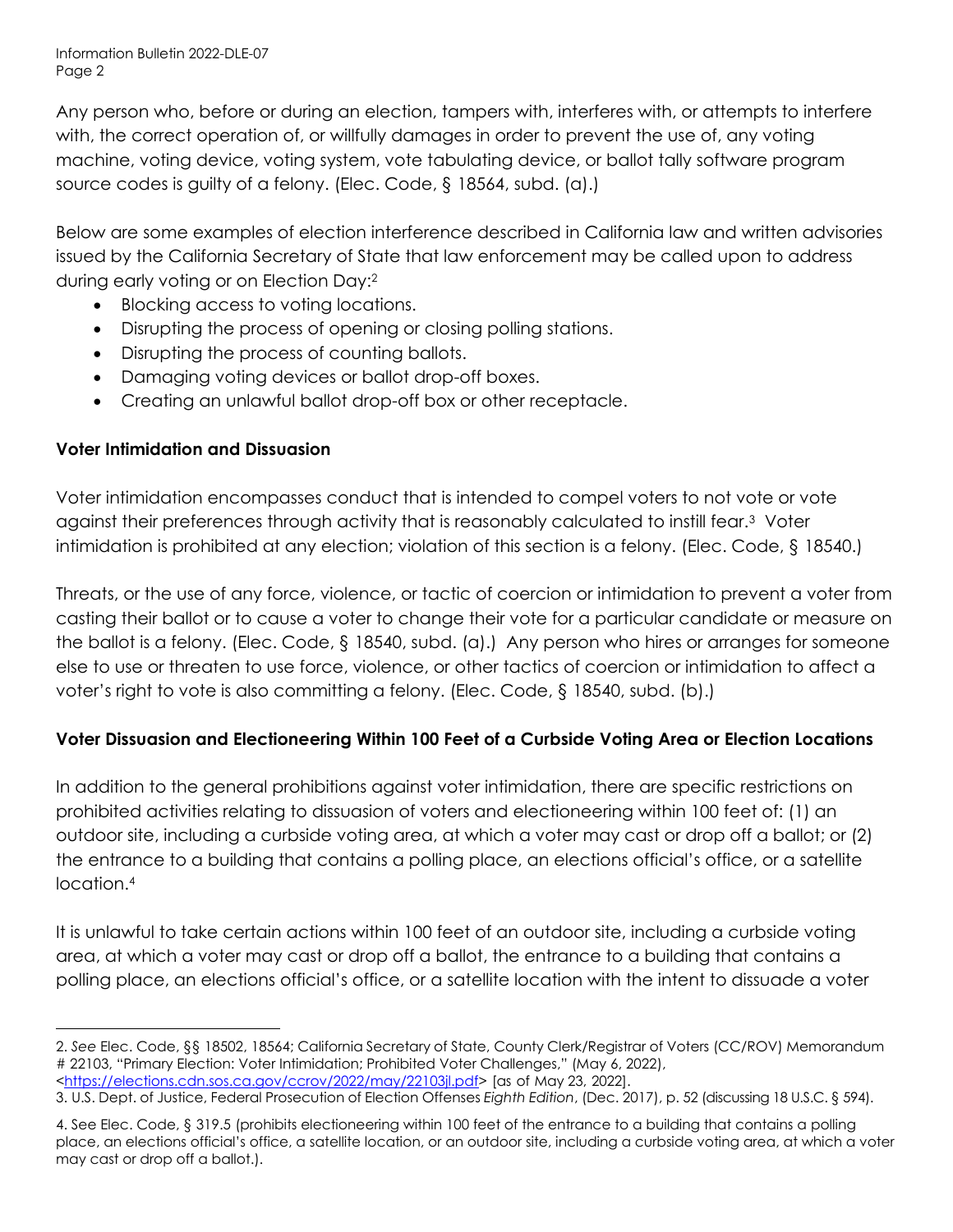Information Bulletin 2022-DLE-07 Page 3

from casting their ballot. (Elec. Code, § 18541.) These actions include: (1) soliciting a vote or speaking to a voter about marking their ballot; (2) posting signs about voter qualifications; (3) speaking to a voter about their qualifications (except for certain challenges by precinct board members); (4) recording voters with photo or video technology as they enter or exit the polling place<sup>5</sup> ; or (5) obstructing ingress, egress, or parking. (Elec. Code, § 18541, subds. (a) and (b).) Violations of this section may be charged as a felony.

The law also prohibits "electioneering" by any person within 100 feet of an outdoor site, including a curbside voting area, at which a voter may cast or drop off a ballot, the entrance to a building that contains a polling place, an elections official's office, or a satellite location, which is a misdemeanor. (Elec. Code, § 18370.) Electioneering includes, but is not limited to: (1) a display of a candidate's name, likeness, or logo; (2) a display of a ballot measure's number, title, subject, or logo; (3) a display of buttons, hats, pencils, pens, shirts, signs, or stickers containing information about a candidate or measure on the ballot; (4) the dissemination of audible information about a candidate or measure on the ballot; (5) at vote by mail ballot drop boxes, obstructing access to, loitering near or disseminating visible or audible information about a candidate or measure on the ballot; and (6) circulating an initiative, referendum or any other petition. (Elec. Code, §§ 319.5, 18370.) While the display of a candidate's name, likeness, or logo on voter's clothing—such as a hat, t-shirt or button constitutes electioneering prohibited under the law, the display of a political movement or campaign slogan on clothing—without inclusion of the name, likeness, or logo of a candidate—does not constitute electioneering.<sup>6</sup> Examples of campaign slogans or political movement slogans include but are not limited to: Make America Great Again (MAGA), Black Lives Matter (BLM), Keep America Great (KAG), Vote for Science, and Build Back Better.<sup>7</sup>

Similarly, it is unlawful to, with the intent of dissuading another person from voting, do any of the following within the immediate vicinity of a voter in line to cast a ballot or drop off a ballot: (1) solicit a vote; (2) speak to a voter about marking the voter's ballot; or (3) disseminate visible or audible electioneering information. (Elec. Code, § 18541, subd. (c).) Violations of this section may be charged as a felony.

#### **Examples of Voter Intimidation**

 $\overline{a}$ 

Below are some examples of intimidation described in California law and written advisories issued by the California Secretary of State that law enforcement may be called upon to address during early voting or on Election Day:<sup>8</sup>

<sup>5.</sup> For more information on the use of cameras at polling locations, see California Secretary of State, County Clerk/Registrar of Voters (CC/ROV) Memorandum # 22111, "Primary Election: Cameras at Polling Locations," (May 10, 2022), < [https://elections.cdn.sos.ca.gov/ccrov/2022/may/22111jl.pdf>](https://elections.cdn.sos.ca.gov/ccrov/2022/may/22111jl.pdf) [as of May 23, 2022].

<sup>6.</sup> California Secretary of State, County Clerk/Registrar of Voters (CC/ROV) Memorandum # 22093, "Primary Election: Prohibitions on Electioneering and the Corruption of the Voting Process" (May 4, 2022), p. 2, [<https://elections.cdn.sos.ca.gov/ccrov/2022/may/22093jl.pdf>](https://elections.cdn.sos.ca.gov/ccrov/2022/may/22093jl.pdf) [as of May 23, 2022].

<sup>7.</sup> California Secretary of State, County Clerk/Registrar of Voters (CC/ROV) Memorandum # 22093, "Primary Election: Prohibitions on Electioneering and the Corruption of the Voting Process" (May 4, 2022), p. 2, [<https://elections.cdn.sos.ca.gov/ccrov/2022/may/22093jl.pdf>](https://elections.cdn.sos.ca.gov/ccrov/2022/may/22093jl.pdf) [as of May 23, 2022].

<sup>8.</sup> See Elec. Code, §§ 14240, subd. (b), 18370, 18540, 18541; Civ. Code, §§ 51, subd. (b), 51.7, subd. (b); California Secretary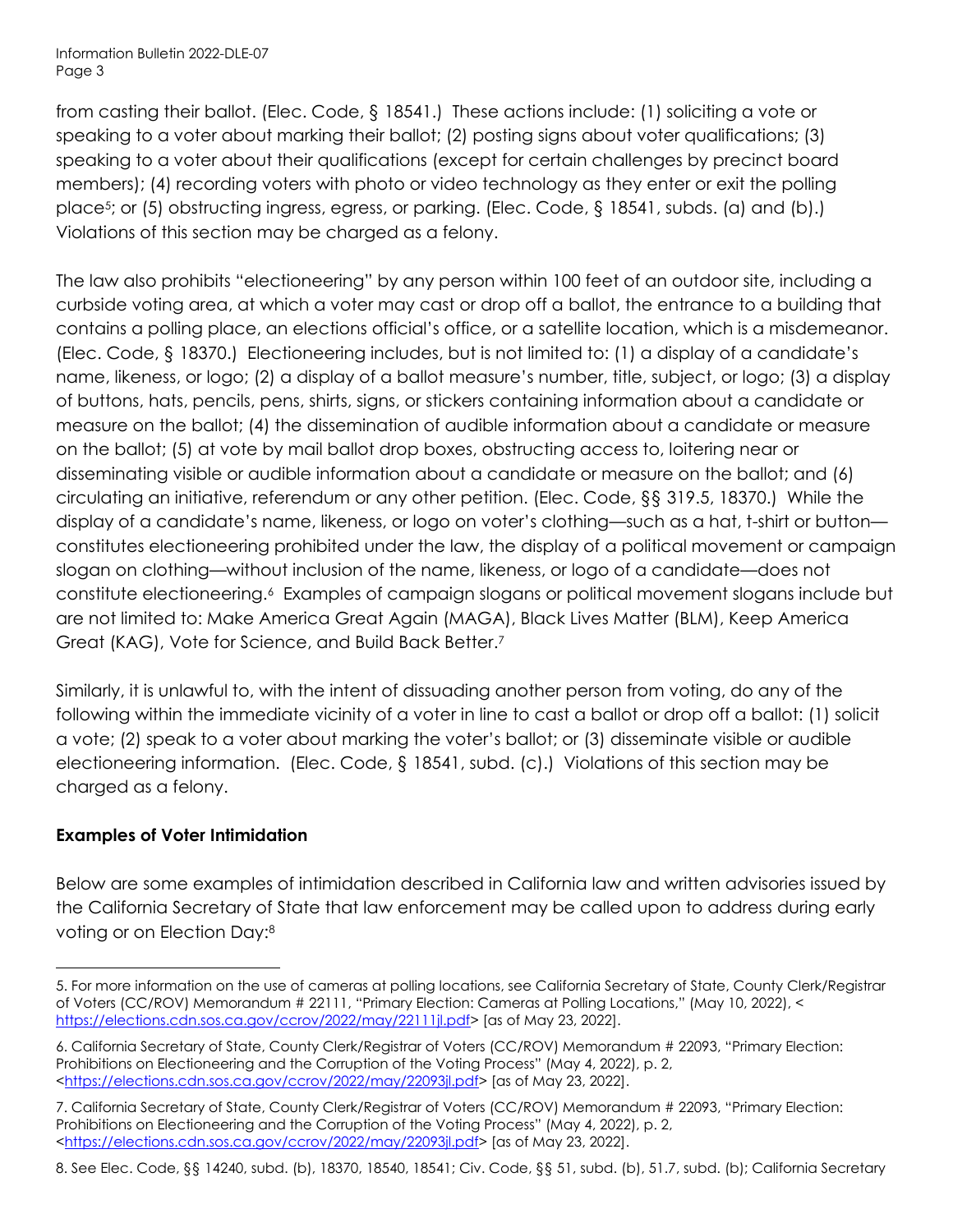- Threatening to engage in criminal action against voters.
- Presenting false information about the voting process or voter eligibility requirements, including:
	- o informing prospective voters that the ability to speak English is an eligibility requirement to vote;
	- o informing voters that they need to present certain types of photo identification in order to vote; or
	- o informing voters that there could be criminal consequences for voting (e.g., that voting rolls will be used for debt collection purposes, to undertake arrest warrant checks, etc.).
- Harassing or threatening behavior toward voters based on a person's race, ethnicity, or gender identity.
- Aggressively questioning voters about their citizenship, criminal record, or other qualifications to vote.
- Engaging in assault, battery, verbal threats of violence or physical violence, or brandishing of weapons.
- Photographing or recording a voter entering or exiting a polling place, or intentionally obstructing entrance, exit, or parking at a voting site.
- Attempting to ascertain how a voter voted on their ballot.

## **WEAPONS AND SECURITY PERSONNEL PRESENCE AT POLLING PLACES**

California law prohibits any person, including a person with a concealed weapon license, from possessing a firearm at or in the immediate vicinity of a polling place; this restriction applies whether such persons are voting or acting as poll watchers, and prohibits the hiring of someone else to do the same. (Elec. Code, §§ 18544, subd. (a), 18545.) Violations of these sections may be charged as a felony. Immediate vicinity refers to the area within 100 feet of the room or rooms in which the voters are signing the roster and casting ballots. (Elec. Code, § 18546, subd. (b).) Peace officers conducting official business or casting their own vote while on duty are permitted to possess a firearm at a polling place. (Elec. Code, § 18544, subd. (b).)

Additionally, any person in possession of a firearm or any uniformed peace officer, private guard, or security personnel or any person who is wearing a uniform of a peace officer, guard, or security personnel, may neither be stationed in the immediate vicinity of nor posted at a polling place without written authorization from the city or county elections official.<sup>9</sup> (Elec. Code, § 18544, subd. (a).) Anyone who violates section 18544 may be charged with a felony and held criminally liable for voter intimidation. (*Ibid*.) Only four types of individuals are exempt from this law:

- Unarmed, uniformed security personnel who are at the polling place to cast their vote;
- Peace officers engaging in official business in their capacity as peace officers or who are there to cast their vote;

 $\overline{a}$ of State, County Clerk/Registrar of Voters (CC/ROV) Memorandum # 22103, "Primary Election: Voter Intimidation; Prohibited Voter Challenges," (May 6, 2022), pp. 1-3, [<https://elections.cdn.sos.ca.gov/ccrov/2022/may/22103jl.pdf>](https://elections.cdn.sos.ca.gov/ccrov/2022/may/22103jl.pdf) [as of May 23, 2022].

<sup>9.</sup> This requirement does not apply to law enforcement responding to a specific incident at a polling place.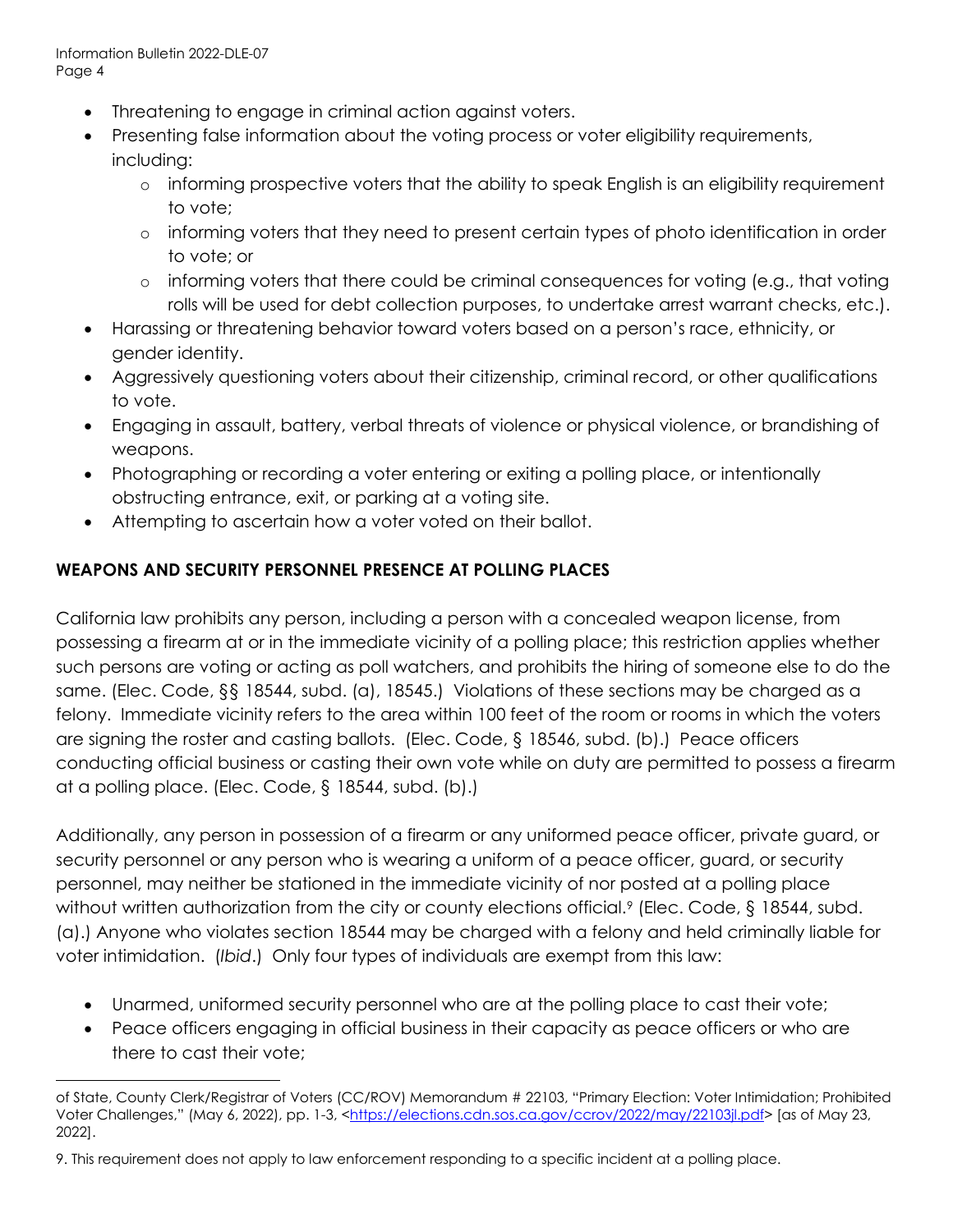Information Bulletin 2022-DLE-07 Page 5

- Private security personnel arranged for by elections officials; and
- Private security personnel arranged for by the owner or manager of the polling place location who were not hired solely for Election Day.

(Elec. Code, § 18544, subd. (b)(1)-(4).)

# **POLL WATCHING**

Observation of election proceedings in the polling locations is permissible, but only poll workers and voters engaged in voting may be within the voting booth area when the polls are open. (Elec. Code, § 14221.) Restricting access to the voting booth area protects a voter's right to cast a secret ballot free from intimidation. (Elec. Code, § 2300, subd. (a)(4).)

Poll watchers (also called poll observers) are individuals who observe the elections and canvassing process. Anyone may poll watch. (Elec. Code, § 2300 subd. (a)(9)(A).) Nonetheless, there may be limitations on the number of poll watchers who may observe at any given time, since poll watchers "must adhere to any health and safety provisions in place in the county in which the observation occurs"<sup>10</sup> and because the Secretary of State has advised county elections officials to follow state and local health guidance in light of COVID-19 and associated variants, and to take all possible steps to ensure the safety of workers and voters.

### **What are poll watchers permitted to do?**

Poll watchers are observers of elections proceedings. They must not interfere with the elections process. They are permitted to take notes and use electronic devices, including smartphones and tablets, as long as such devices are not used to record voters or interfere with the elections process or otherwise violate any other provision of the Elections Code. (Elec. Code, § 2302.)

Observation of elections proceedings includes the right to ask poll workers questions about elections procedures and to receive an answer or be directed to the appropriate official for an answer. However, if a poll watcher's persistent questioning disrupts the poll workers' duties, the poll workers can stop responding and direct the poll watcher to the county elections office for further answers. (Elec. Code, § 2300, subd. (a)(9).) While poll watchers may undertake the above activities, they are not part of the official elections team and may not act as an elections officer. (Elec. Code, § 18575.)

## **What is prohibited behavior of poll watchers?**

Poll watchers cannot interfere with the elections process or intimidate voters. (Elec. Code, §§ 18502, 18540, 18541, 18543, 18564.) Interference may be caused by talking loudly on a cellular telephone, by persistently questioning poll workers in a manner that disrupts the execution of their duties, by sitting at a table reserved for provisional voters, and by standing unreasonably close to poll workers

 $\overline{a}$ 10. California Secretary of State, County Clerk/Registrar of Voters (CC/ROV) Memorandum # 22109, "Primary Election: Election Observations Rights and Responsibilities," (May 10, 2022), p. 1, [<https://elections.cdn.sos.ca.gov/ccrov/2022/may/22109jl.pdf>](https://elections.cdn.sos.ca.gov/ccrov/2022/may/22109jl.pdf) [as of May 23, 2022].